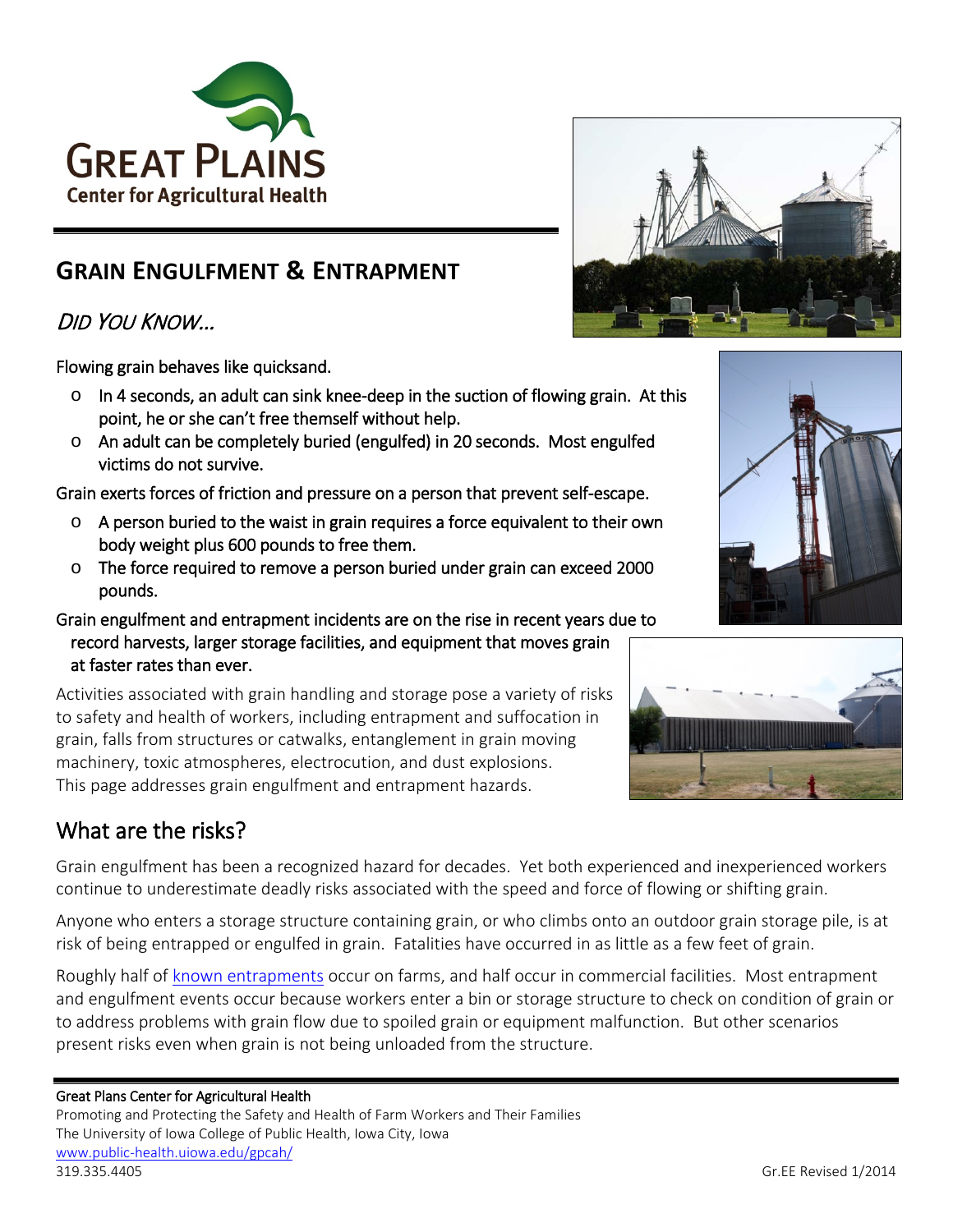# Dangerous scenarios

# 1. Flowing grain

Around 80% of reported engulfments involve a person inside a bin or storage structure when grain-unloading equipment is running. Engulfments in flowing grain also occur in outdoor grain storage piles, grain wagons, rail cars, and semitrailers that unload from the bottom.

As unloading conveyors or augers remove grain through the bottom outlet, a funnel-shaped flow develops on the surface of the grain. Anyone standing on the

surface while grain is being removed from below is at risk of being rapidly pulled down toward the outlet in the column of flowing grain. Submersion takes only seconds and once it begins, the pressure and friction forces of grain on the body are virtually impossible for victim to overcome. If grain unloading equipment is not shut off, victims can be pulled down into the unloading conveyor, auger, or sump.

Victims covered in grain are not likely to survive. Cause of death is usually asphyxiation.

# 2. Bridged grain

Spoiled or "out-of-condition" grain clumps together and can develop a crust on the top surface. This crust appears solid, but it is unstable and may hide open

voids below that develop as grain is removed. Bridged grain can collapse under a person's weight, resulting in the victim being buried by falling and shifting grain. If unloading equipment is running at the time this occurs, the victim can be rapidly pulled down toward the bottom of the bin.

# 3. Vertical grain wall avalanche

Spoiled grain can form a clumped mass that adheres to the vertical wall of a bin. Entering a bin to dislodge a vertical wall of grain that is higher than the victim is dangerous because the grain wall can suddenly break loose and fall like an avalanche, burying or injuring the victim.

# 4. Grain vacuums

Some fatal engulfments have occurred while individuals were using grain

vacuums to remove grain from bins. When the grain vacuum nozzle is placed below the grain surface, a funnel flow of grain develops as grain is sucked into the tube. An operator can be pulled into the downward flow of grain if this nozzle is released or becomes buried below the grain surface near the operator's feet.

Maneuvering the vacuum tube can be awkward, increasing the operator's risk of slipping or losing balance as he tries to reposition the hose in flowing grain. If the operator falls or struggles for position, his movements can trigger an avalanche of grain if the slope of grain ("angle of repose") is steep.









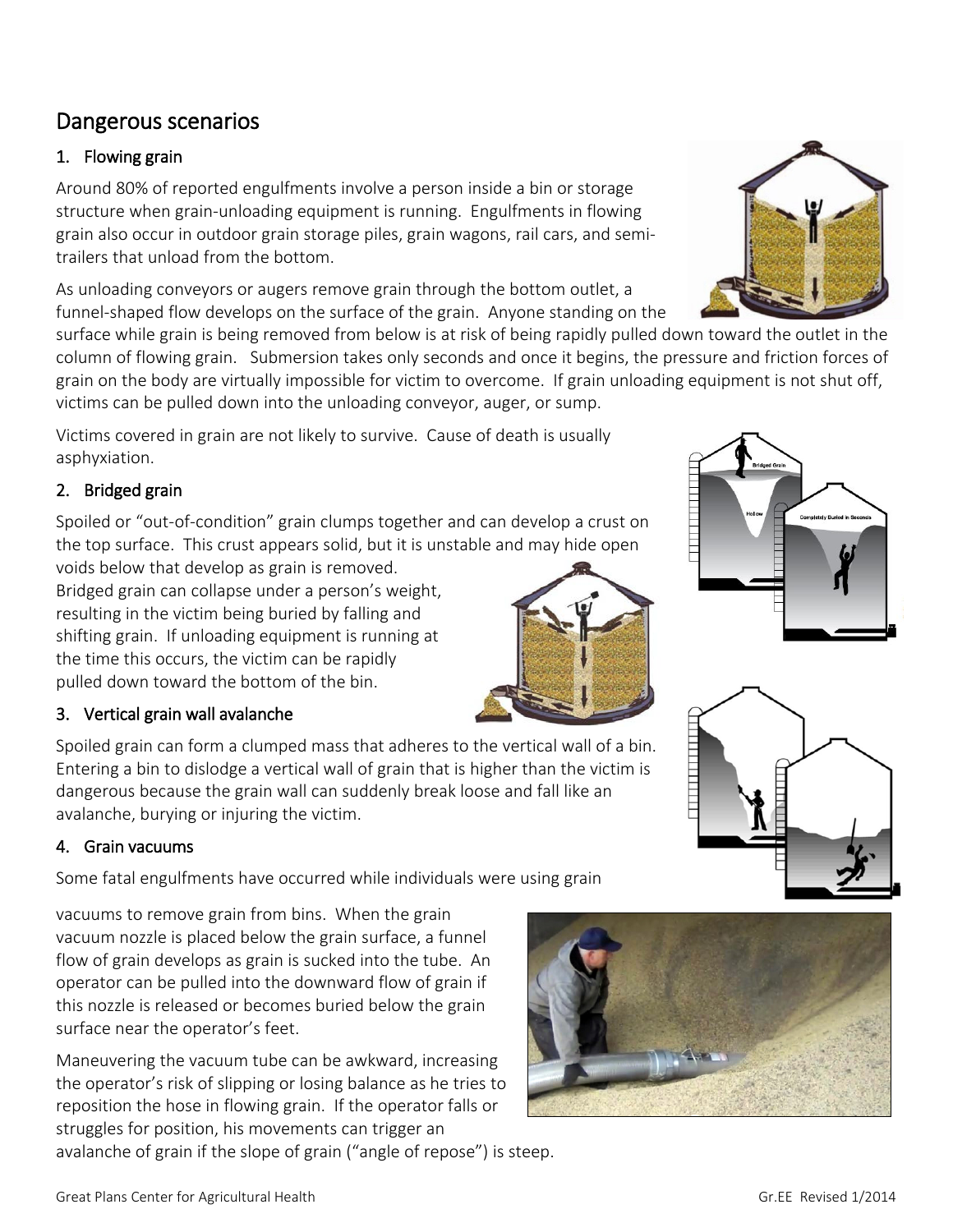# Prevent engulfments

# *Target: Zero entry*

The best ways to prevent engulfment incidents are to eliminate the reasons for entering a bin in the first place, and to restrict unauthorized access by youth or other individuals who may be unaware of hazards.

## 1. Manage grain to prevent spoilage.

The most common reason victims enter bins is to address problems associated with spoiled grain. Spoiled grain forms solid masses, crusts, and horizontal grain bridges and vertical grain walls that can collapse. Spoiled grain plugs augers and conveyors, necessitating entry into the structure to unplug or free the clogged equipment. To reduce the likelihood of grain spoilage,

- Maintain aeration equipment in working order and check the structure before the storage season to identify and fix roof leaks; and
- Store grain at the correct moisture content and temperature to prevent conditions favorable for grain to spoil and clump together. [Aerate](http://www.extension.umn.edu/distribution/cropsystems/DC1327.html) to cool grain quickly at the time of storage, [remove the core](http://extension.entm.purdue.edu/grainlab/content/pdf/CornStorageConcerns_Spring2012.pdf) of fines that is most prone to spoilage, and monitor for pests, off-odors, hot spots, and moisture content to help prevent spoilage.

## 2. Work from outside the bin.

If clumps or crusts develop in the grain, use a pole *from outside the bin* to probe or knock the clump free.

## 3. Restrict access to bins, storage structures, and outdoor grain storage piles.

Post signage and lock access doors so unauthorized persons, bystanders, and youth cannot enter.

## 4. Post signage warning of hazards.

Post signage at all entry points to bins, outdoor storage piles, and other storage structures that

- warns of potential for engulfment and
- requires any entry to be done by trained workers following safe procedures.



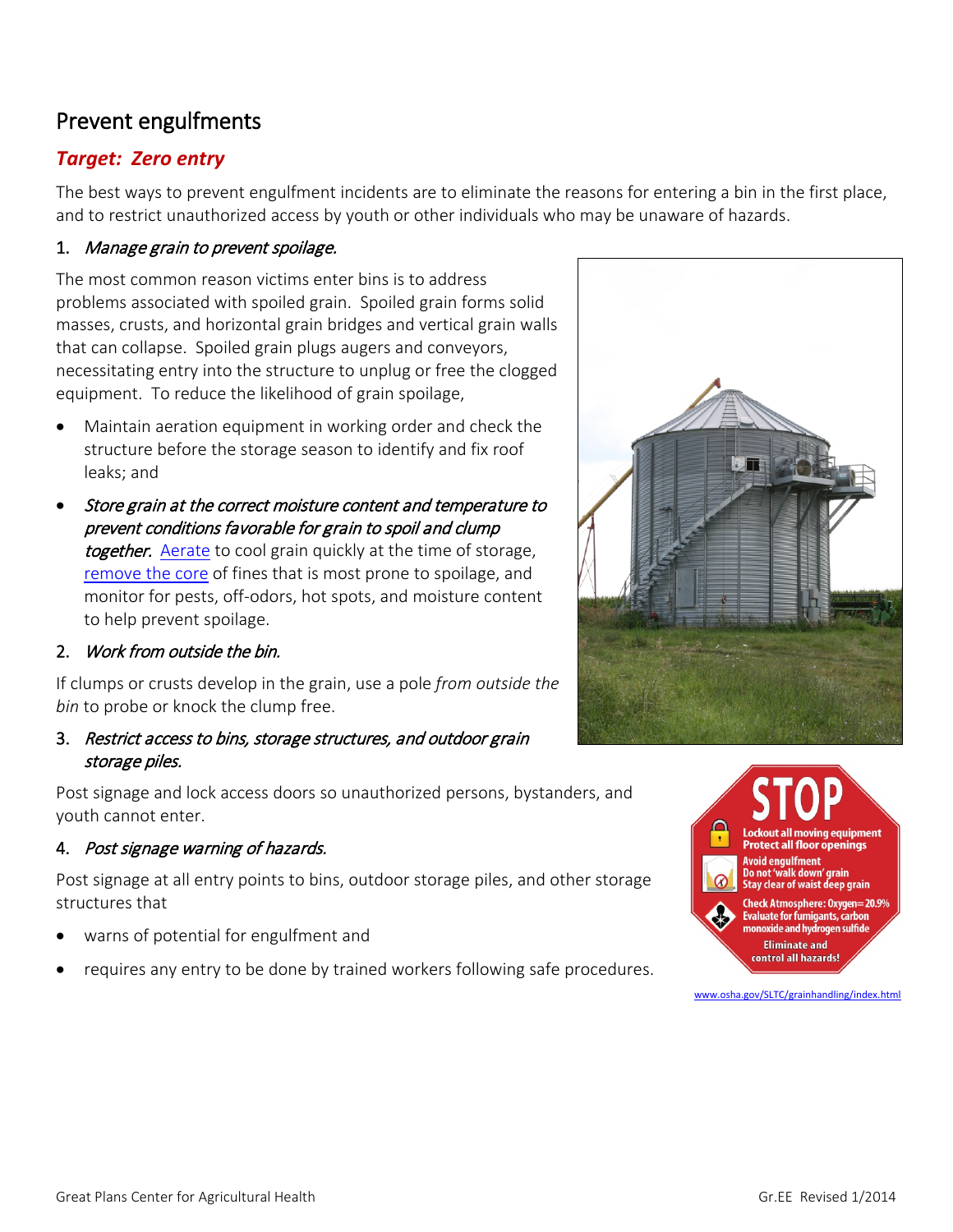Never enter a bin

- where the upper level of grain along the wall is above the entrant's position inside;
- 
- if the angle of stored grain exceeds the [angle of repose.](http://www.extension.umn.edu/distribution/cropsystems/m1080-FS.pdf)

#### 7. Never enter alone.

Two outside observers must be present to monitor entry and assist by regulating a lifeline tether.

One attendant must maintain constant visual monitoring of the entrant and have a system of communication worked out before entry (hand signals).

# *Plan ahead for occasions when entry is absolutely necessary*

#### 1. Provide training.

Train workers on grain storage hazards and risks involved with entering a grain storage bin or facility. Training should include recognizing grain quality problems, entry procedures, use of safety equipment, and emergency response, before allowing access to a bin or storage structure. Training should be provided at regular intervals, not just upon hiring or once a year.

#### 2. Have an emergency rescue plan in place and follow it.

The plan should include having cell phones on site,

emergency numbers posted for local emergency responders trained in bin rescue, and prevention of untrained "would-be rescuers" who could increase grain pressure on a victim or even become engulfed themselves.

## 3. Shut down all grain loading and unloading equipment (turnheads, reclaim conveyors, augers) and lock out the power sources to them.

If mechanical and pneumatic grain moving equipment cannot be locked out, do not enter*.*

### 4. Evaluate the atmosphere.

Use a gas meter to check for adequate oxygen content in the bin and the presence of toxic gases like carbon monoxide (which can be present if there is combustion or smoldering grain), fumigants, or excessive carbon dioxide.

If the air in the bin smells like spoiled or moldy grain, assume there are dangerous bridges or vertical grain walls that can collapse.

If grain is out of condition, or the atmosphere conditions cannot be determined, do not enter.

### 5. Turn on aeration fans.

## 6. Visually inspect the interior of the structure before entering.

A grain wall can collapse or a high slope of grain can shift suddenly, burying the entrant.

- 
- if grain is hung up on a side wall; or
- 



| <b>Atmosphere checklist</b> |                       |
|-----------------------------|-----------------------|
|                             | Do not enter if:      |
| Oxygen level                | < 19.5%               |
|                             | or                    |
|                             | >23.5%                |
| Carbon monoxide             | $>25$ ppm             |
| Toxic gases:                |                       |
| Hydrogen sulfide            | $>10$ ppm             |
| Phosphine                   | $> 0.3$ ppm           |
| Odors                       | spoiled grain,        |
|                             | chemicals,            |
|                             | or                    |
|                             | smoldering/burning    |
|                             | odors are detected    |
| Dust                        | Vision is obscured to |
|                             | < 5 feet              |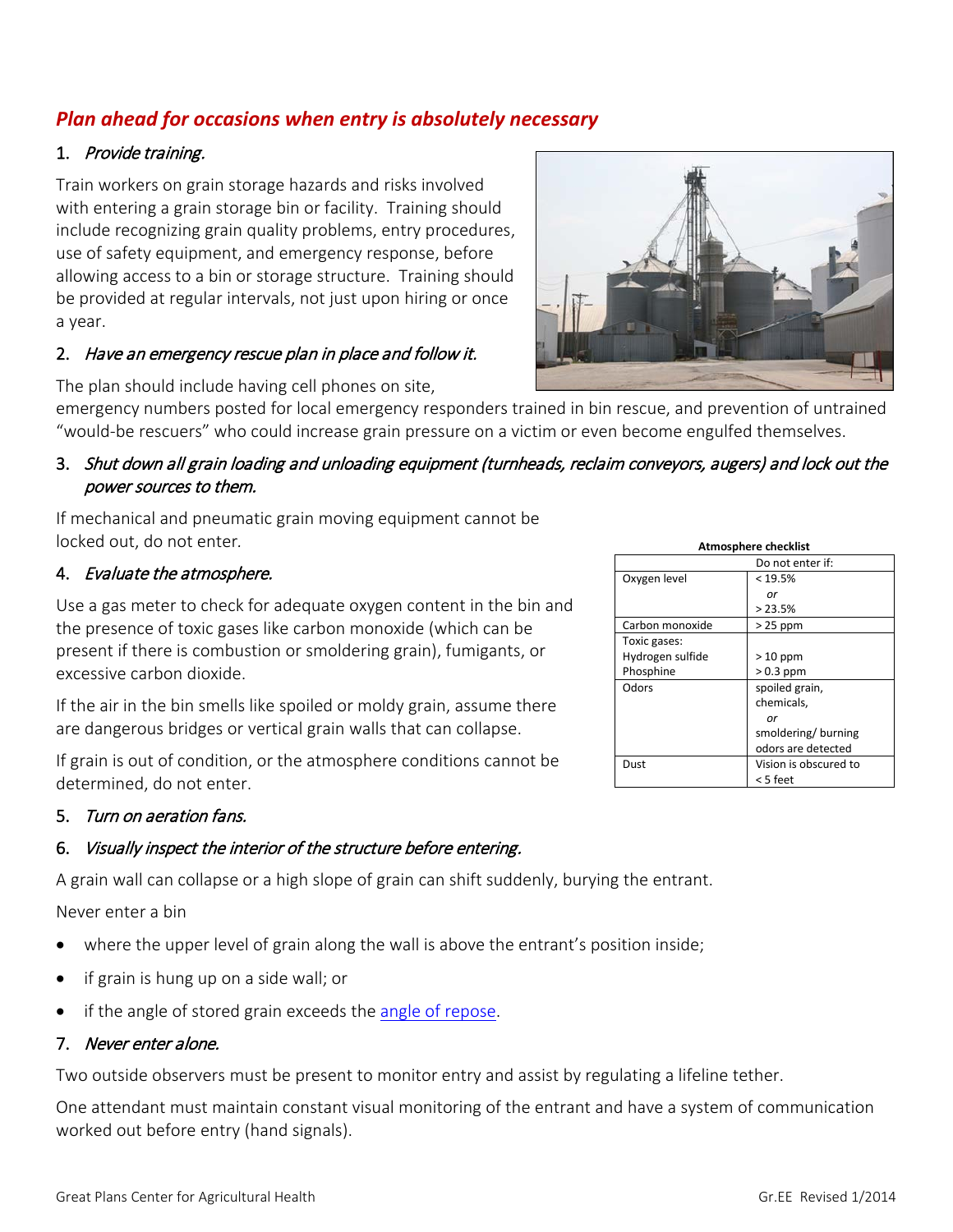# 8. Use fall restraint equipment that is properly anchored.

This consists of a full body harness attached to an anchored line, and limits the distance the entrant can drop or fall in the event that grain shifts or a grain bridge collapses beneath the entrant. The lifeline must be secured to a sidewall anchor (not the interior ladder) or a fixed point outside the bin to prevent the entrant from sinking more than waist deep into grain. One attendant monitors the feed of the lifeline to the entrant.





- 9. Never allow others that have not been trained in the steps above to enter a bin.
- 10. Remember that youth under the age of 16 cannot be employed to work inside a confined space; this includes [grain storage structures.](https://www.osha.gov/pls/oshaweb/owadisp.show_document?p_table=NEWS_RELEASES&p_id=21462)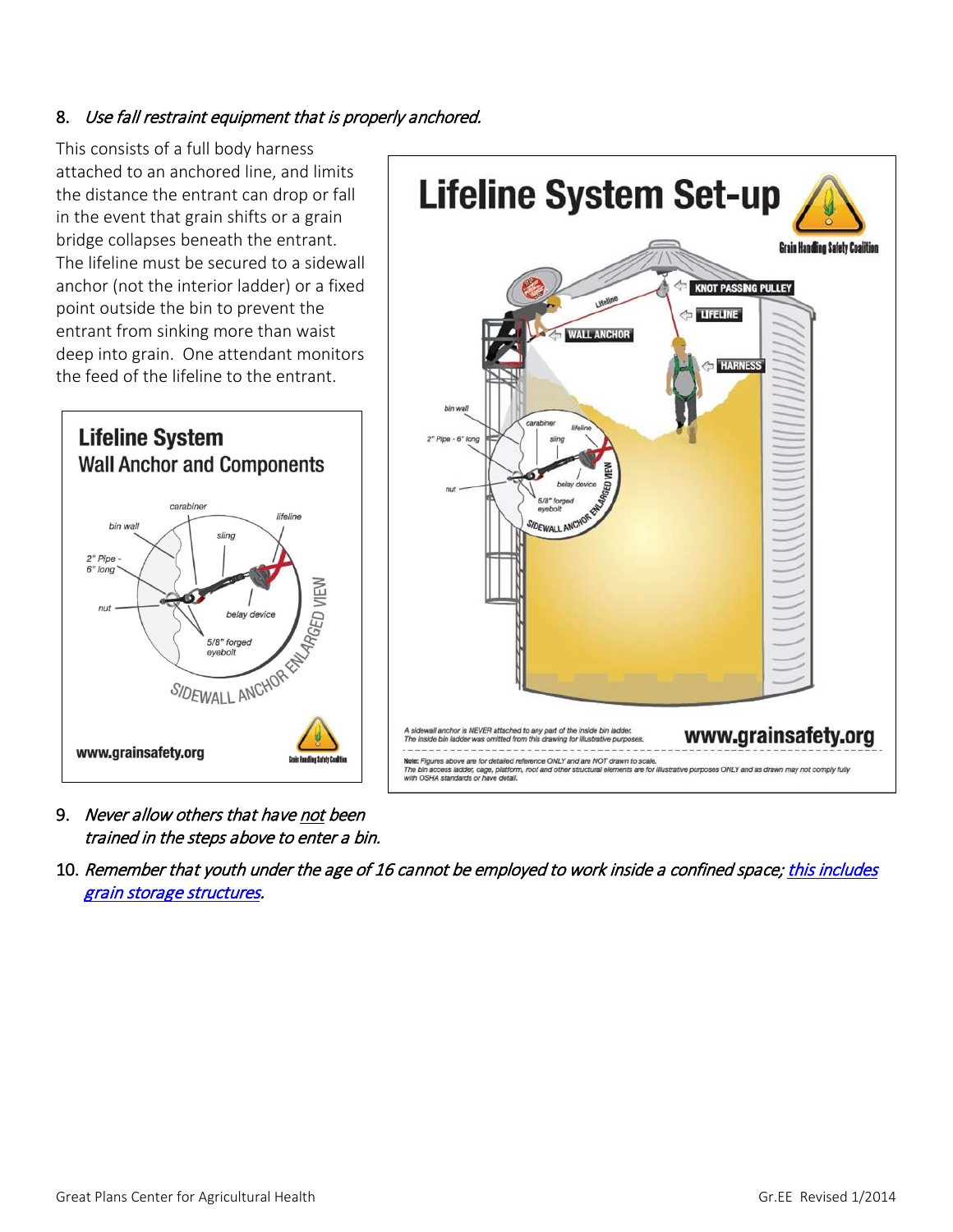# For more information

### Videos and multimedia

#### [Grain Bin Entrapments.](http://will.illinois.edu/focus/player/grain-bin-entrapments)

A 51-minute radio program broadcast August 13, 2013 on the Illinois Public Media program "Focus". will am 580 npr.

<http://will.illinois.edu/focus/player/grain-bin-entrapments>

#### [Grain Bin Safety.](http://www.youtube.com/watch?v=DQSqWbn-3X0)

A 17-minute YouTube video with explanation of scenarios resulting in grain engulfment hazards in storage structures, grain management to prevent conditions requiring entry of storage facilities, requirements that must be in place if entry must be conducted, and guidelines for managers to protect employees. Other grain safety hazards are also briefly discussed. Produced by Oklahoma State University Division of Agricultural Sciences and Natural Resources Stored Products Research and Education Center. 2011. <http://www.youtube.com/watch?v=DQSqWbn-3X0>

#### [Buried in Grain.](http://www.npr.org/series/174755100/buried-in-grain)

A special series investigation by National Public Radio and the Center for Public Integrity examining the danger and weak regulatory response of grain bin entrapments. 2013. <http://www.npr.org/series/174755100/buried-in-grain>

#### [Grain Bin Safety.](http://www.youtube.com/watch?v=YDwJCdjlZYE&feature=youtu.be)

A 13-minute YouTube video produced by the National Corn Growers Association and the National Grain and Feed Foundation describing Illinois grain engulfment fatalities involving teenagers that occurred in 2011. <http://www.youtube.com/watch?v=YDwJCdjlZYE&feature=youtu.be>

#### [Safe Grain Bin Entry.](http://www.oshainfo.gatech.edu/grain/module2-slides.ppt)

A PowerPoint presentation by Georgia Tech Research Institute on safe entry techniques and permit use. [www.oshainfo.gatech.edu/grain/module2-slides.ppt](http://www.oshainfo.gatech.edu/grain/module2-slides.ppt)

#### For information on training in your area, contact:

- [Grain Handling Safety Coalition.](http://grainsafety.org/) [http://grainsafety.org](http://grainsafety.org/)
- [The National Education Center for Agricultural Safety](http://www.necasag.org/) (NECAS). [www.necasag.org](http://www.necasag.org/)